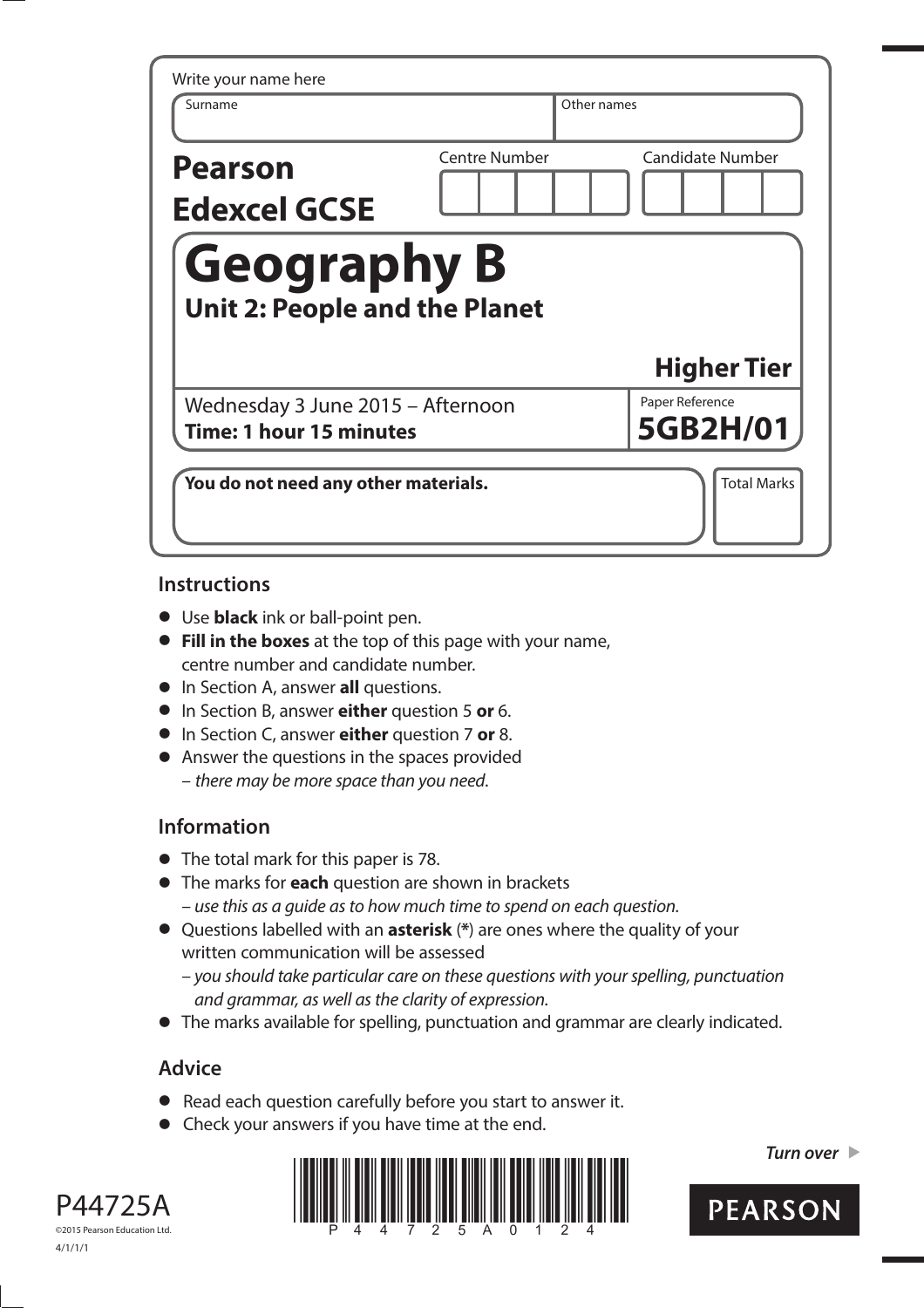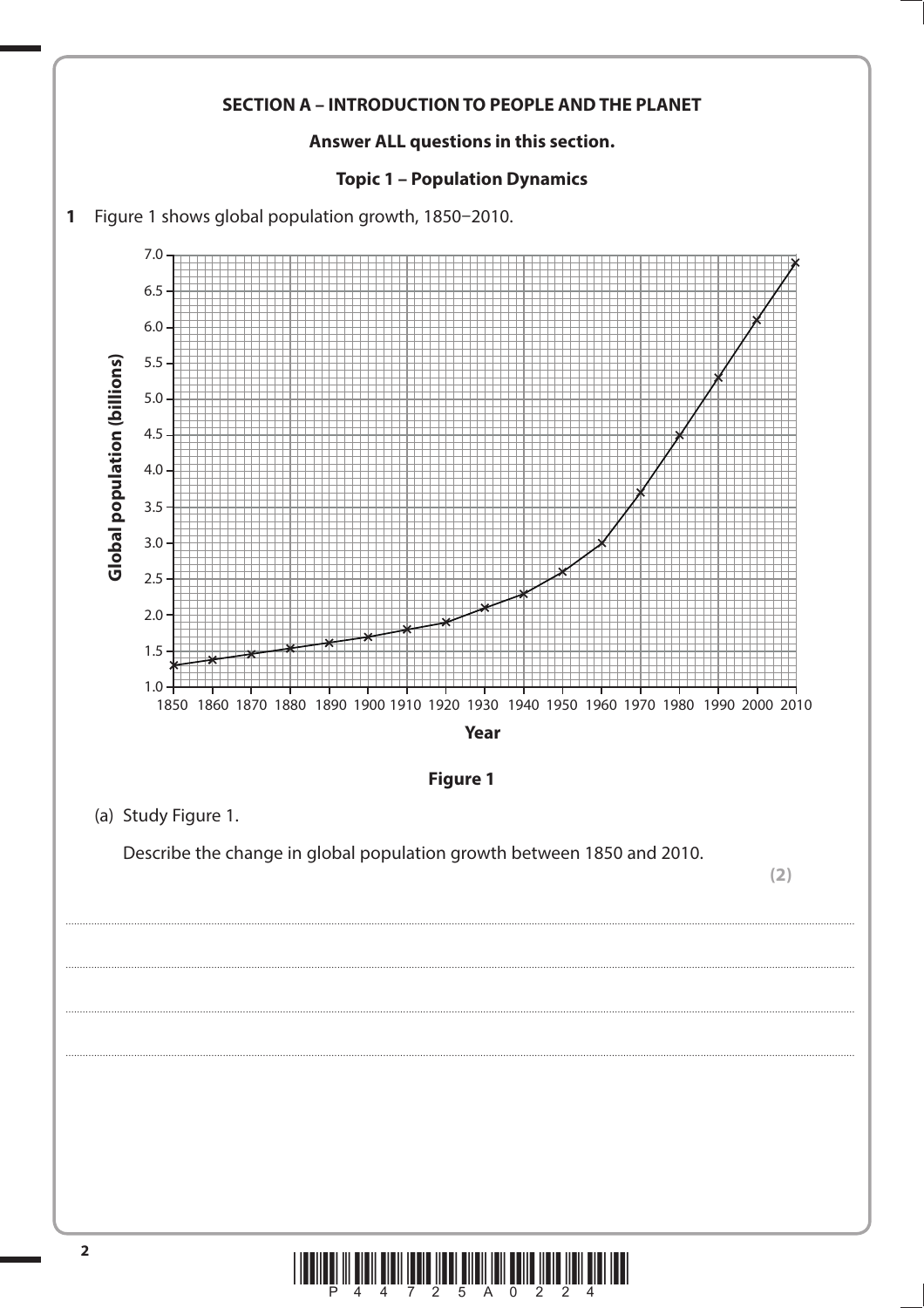|  | $\overline{\mathbf{3}}$ |
|--|-------------------------|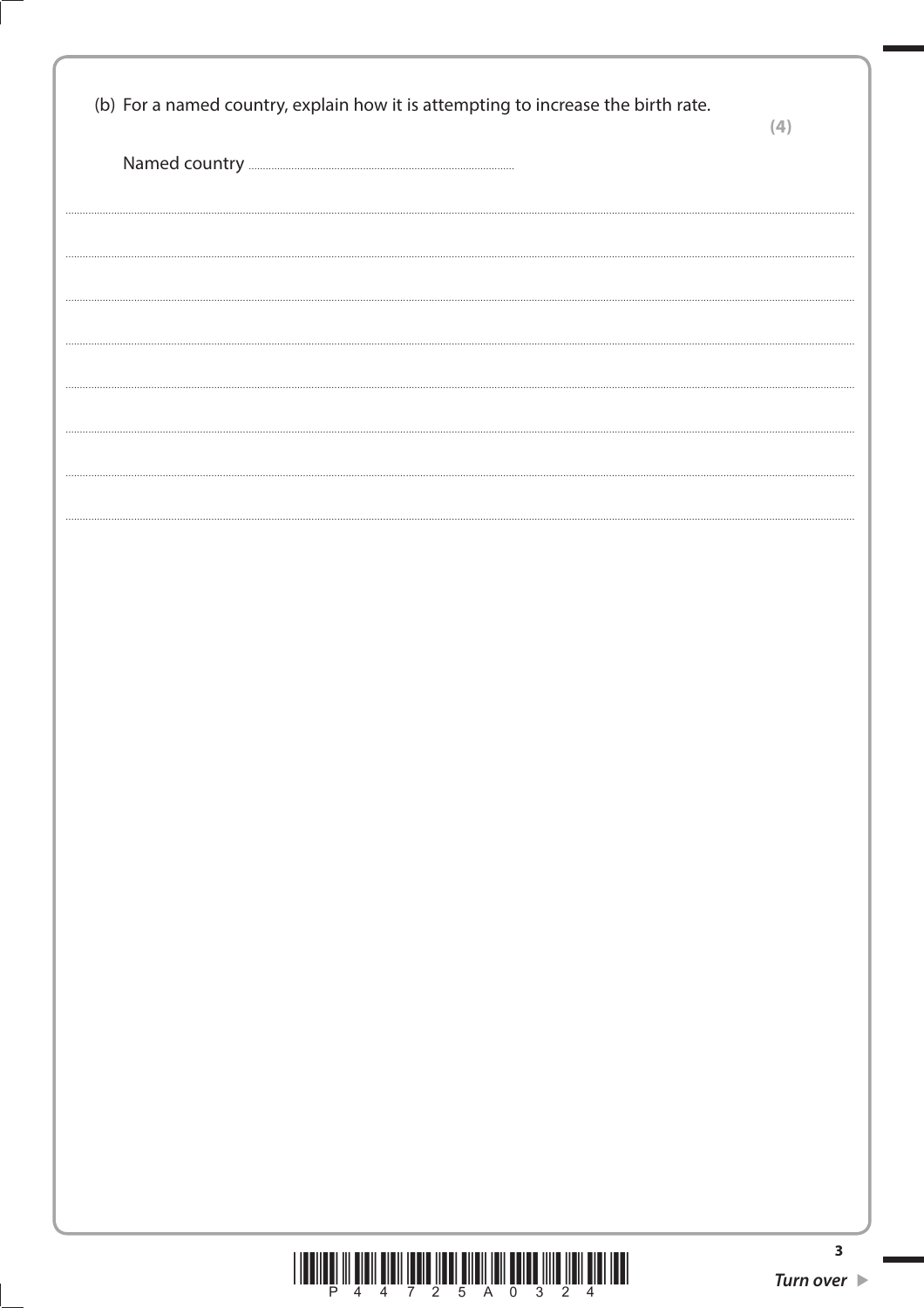| *(c) Explain the differences in population pyramids for countries at different levels of<br>development. |     |
|----------------------------------------------------------------------------------------------------------|-----|
| You may use diagrams to support your answer.                                                             | (6) |
|                                                                                                          |     |
|                                                                                                          |     |
|                                                                                                          |     |
|                                                                                                          |     |
|                                                                                                          |     |
|                                                                                                          |     |
|                                                                                                          |     |
|                                                                                                          |     |
|                                                                                                          |     |
|                                                                                                          |     |
|                                                                                                          |     |
|                                                                                                          |     |
|                                                                                                          |     |
|                                                                                                          |     |
|                                                                                                          |     |
|                                                                                                          |     |
|                                                                                                          |     |
|                                                                                                          |     |
|                                                                                                          |     |
|                                                                                                          |     |
|                                                                                                          |     |
| (Total for Question 1 = 12 marks)<br>4                                                                   |     |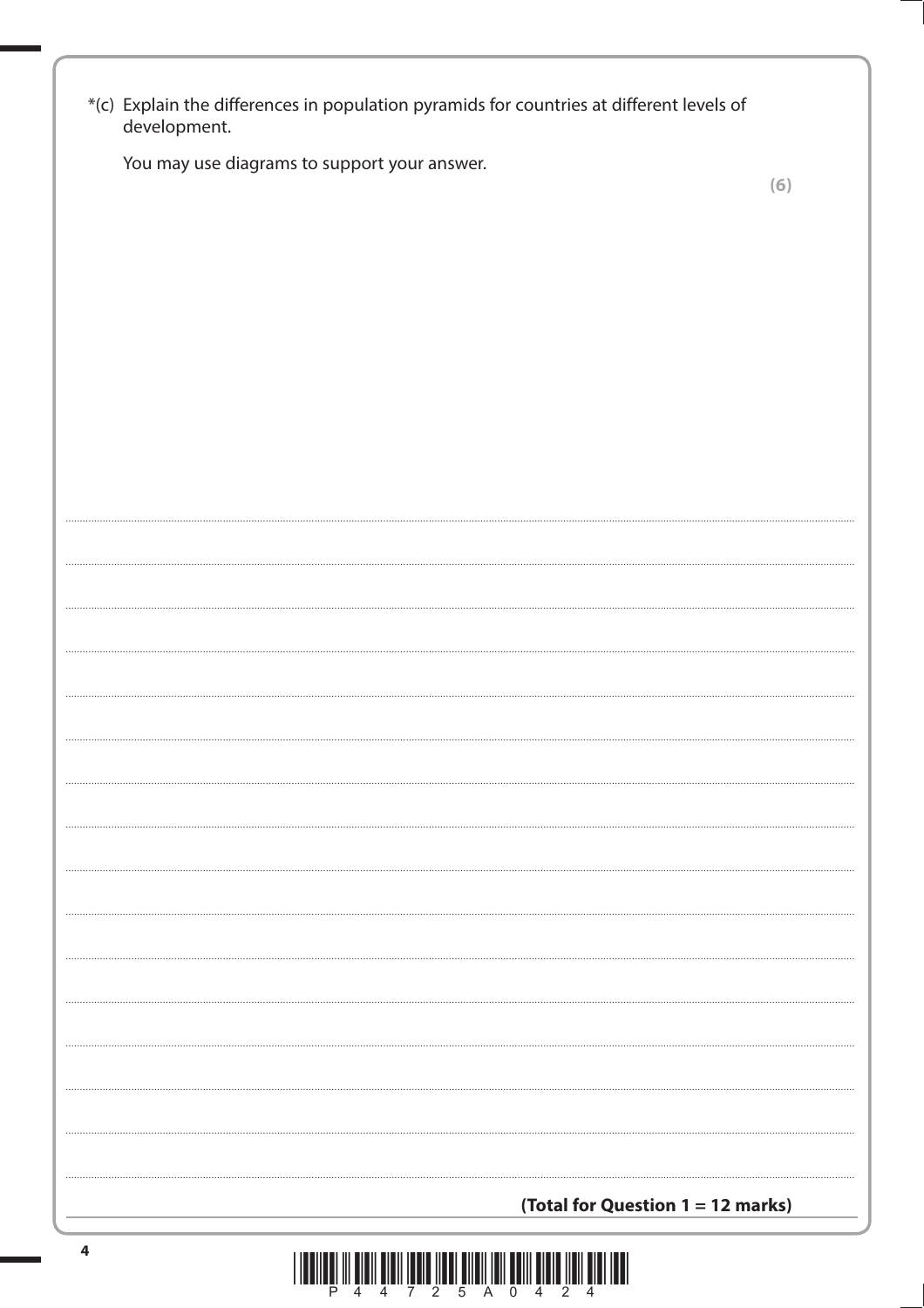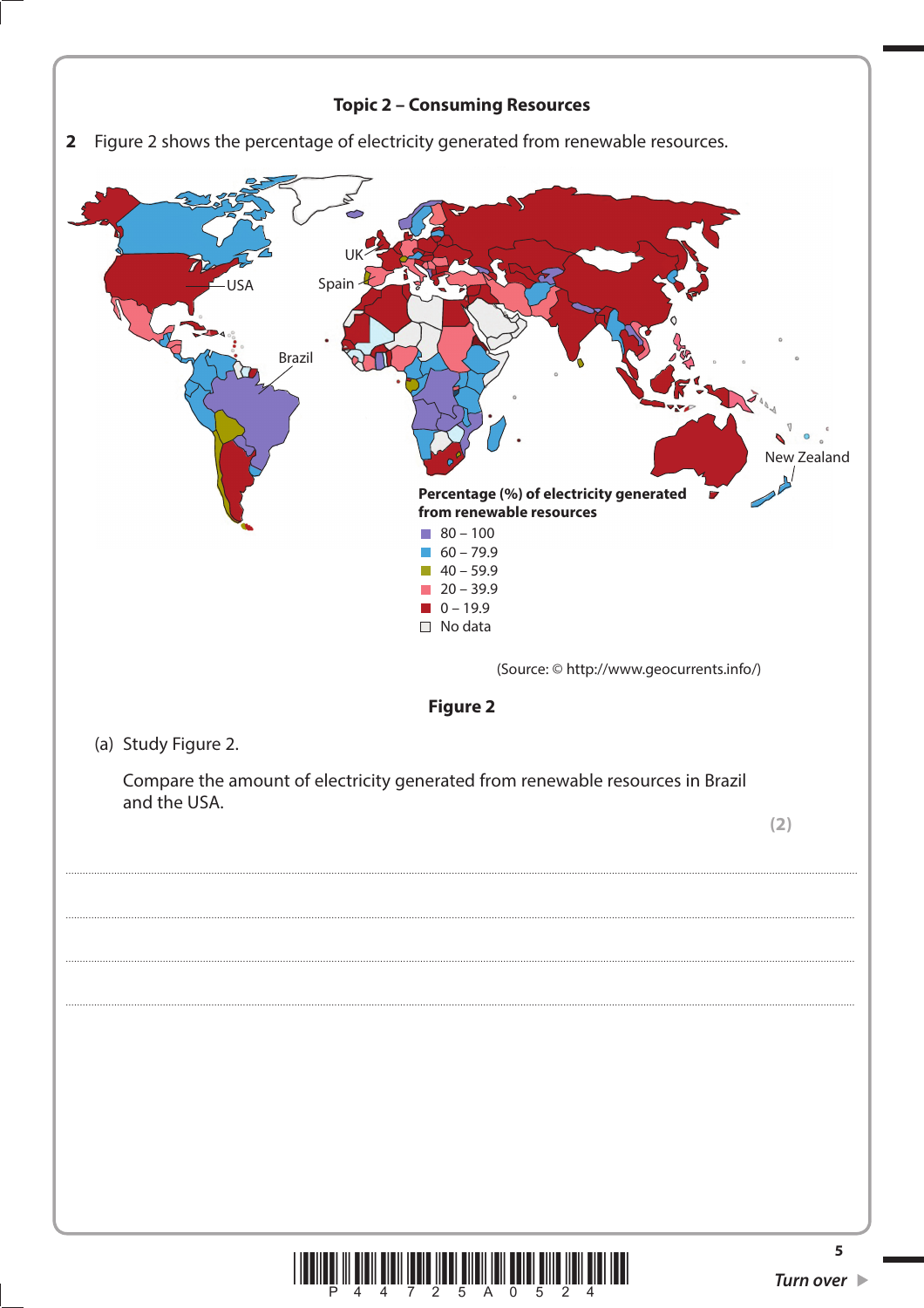| (b) Describe the Malthusian theory about the relationship between population and |
|----------------------------------------------------------------------------------|
| resources (food supply).                                                         |

You may use a diagram in your answer.

 $\left( 4\right)$ 

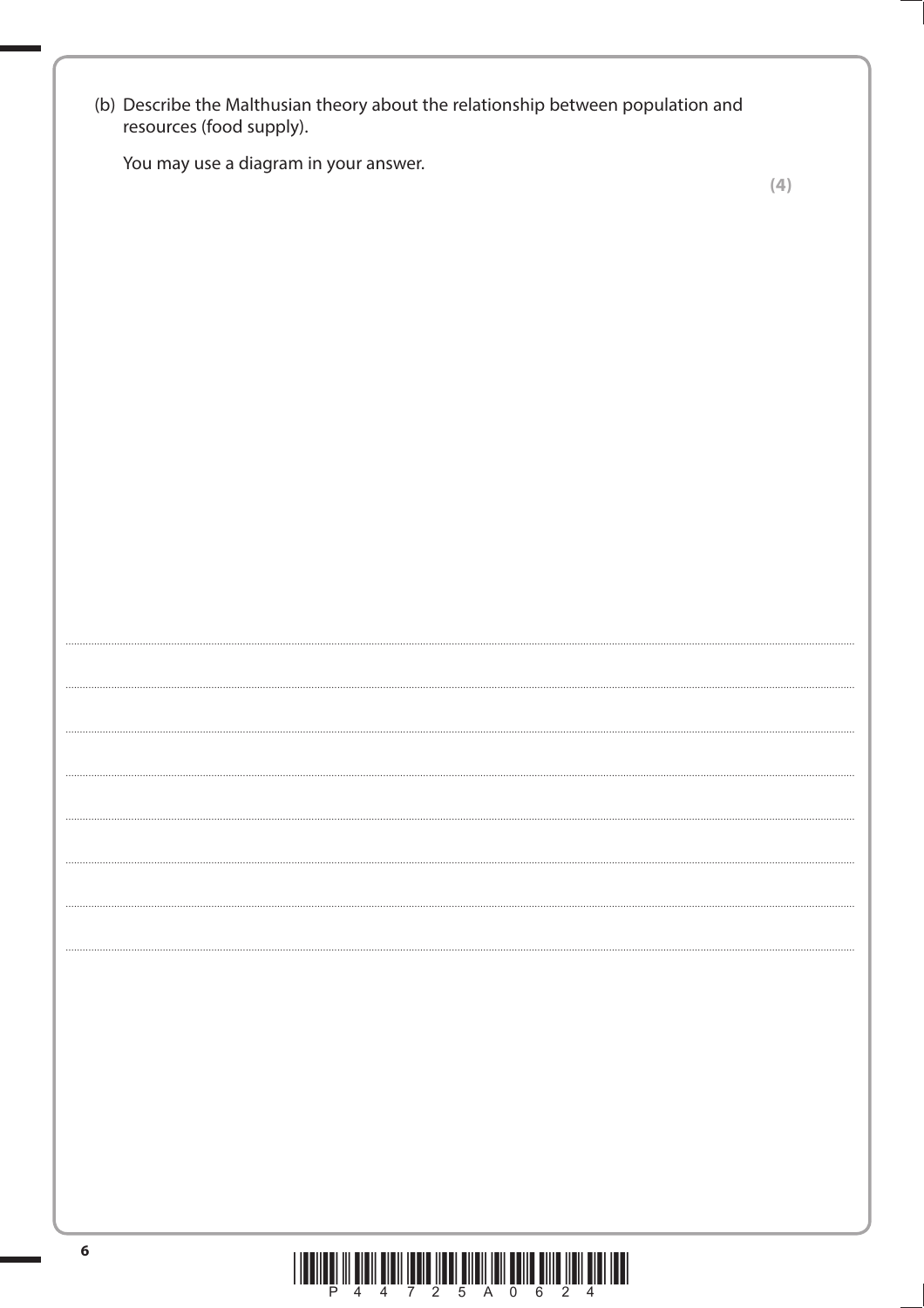| *(c) Explain how national and local governments attempt to manage resource<br>consumption. |     |  |  |  |
|--------------------------------------------------------------------------------------------|-----|--|--|--|
|                                                                                            | (6) |  |  |  |
|                                                                                            |     |  |  |  |
|                                                                                            |     |  |  |  |
|                                                                                            |     |  |  |  |
|                                                                                            |     |  |  |  |
|                                                                                            |     |  |  |  |
|                                                                                            |     |  |  |  |
|                                                                                            |     |  |  |  |
|                                                                                            |     |  |  |  |
|                                                                                            |     |  |  |  |
|                                                                                            |     |  |  |  |
|                                                                                            |     |  |  |  |
|                                                                                            |     |  |  |  |
|                                                                                            |     |  |  |  |
| (Total for Question 2 = 12 marks)                                                          |     |  |  |  |
|                                                                                            |     |  |  |  |
|                                                                                            |     |  |  |  |
|                                                                                            |     |  |  |  |
|                                                                                            |     |  |  |  |
|                                                                                            |     |  |  |  |
|                                                                                            |     |  |  |  |
|                                                                                            |     |  |  |  |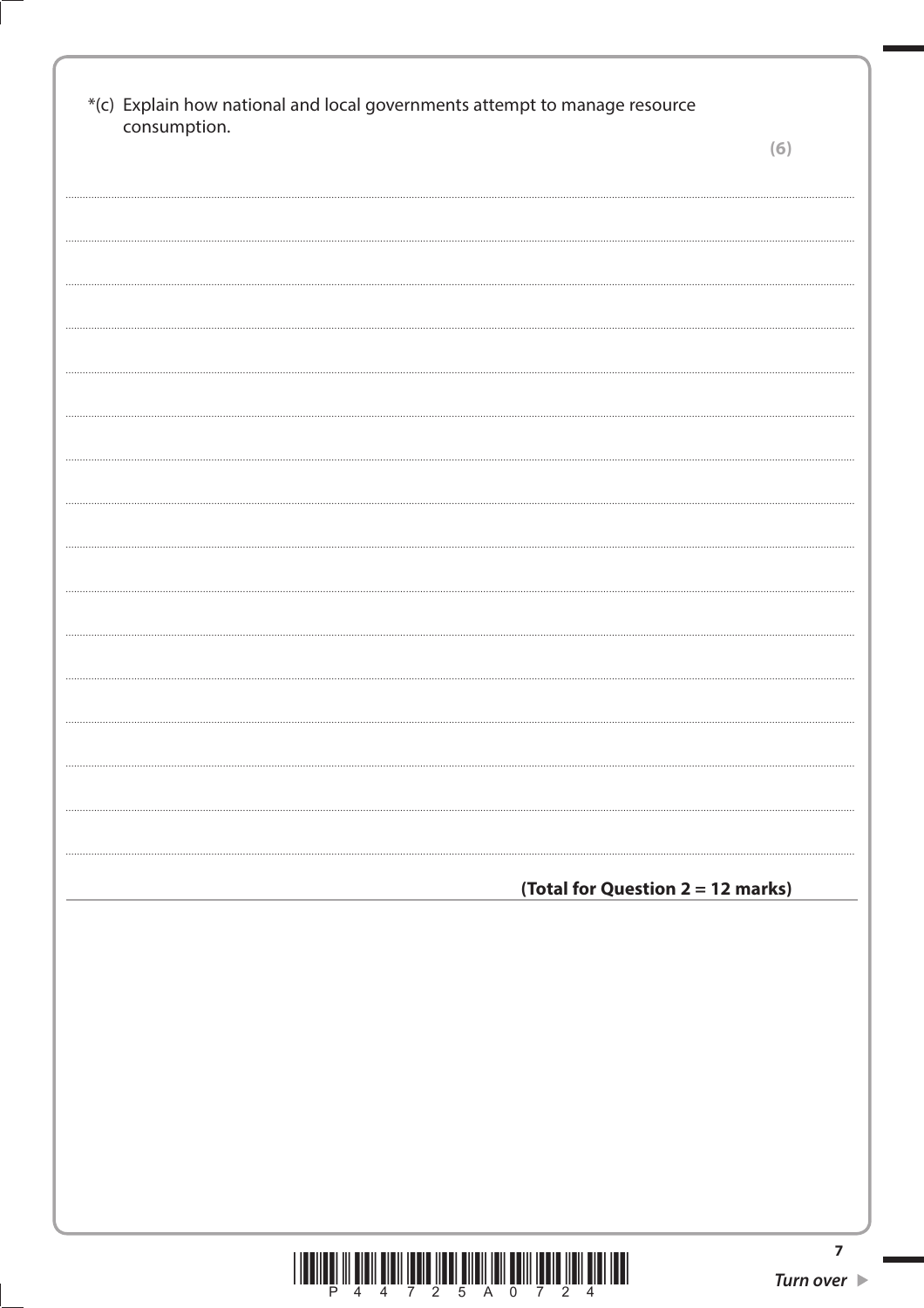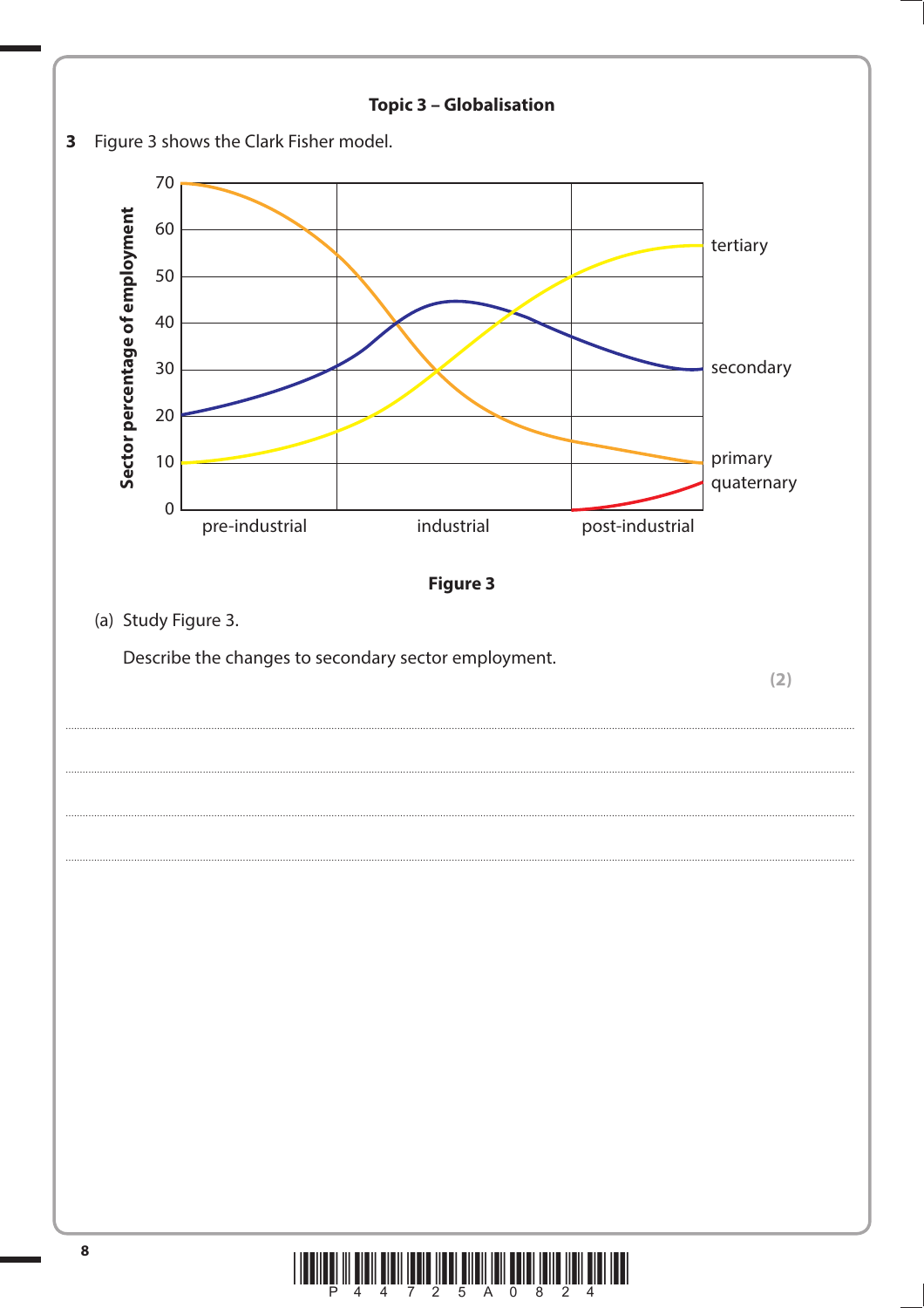| developing world.                                                                                                                                                                                                                                                                                                                                                                                                                                             | (4)              |
|---------------------------------------------------------------------------------------------------------------------------------------------------------------------------------------------------------------------------------------------------------------------------------------------------------------------------------------------------------------------------------------------------------------------------------------------------------------|------------------|
|                                                                                                                                                                                                                                                                                                                                                                                                                                                               |                  |
|                                                                                                                                                                                                                                                                                                                                                                                                                                                               |                  |
|                                                                                                                                                                                                                                                                                                                                                                                                                                                               |                  |
|                                                                                                                                                                                                                                                                                                                                                                                                                                                               |                  |
|                                                                                                                                                                                                                                                                                                                                                                                                                                                               |                  |
|                                                                                                                                                                                                                                                                                                                                                                                                                                                               |                  |
|                                                                                                                                                                                                                                                                                                                                                                                                                                                               |                  |
|                                                                                                                                                                                                                                                                                                                                                                                                                                                               |                  |
|                                                                                                                                                                                                                                                                                                                                                                                                                                                               |                  |
|                                                                                                                                                                                                                                                                                                                                                                                                                                                               |                  |
|                                                                                                                                                                                                                                                                                                                                                                                                                                                               |                  |
|                                                                                                                                                                                                                                                                                                                                                                                                                                                               |                  |
|                                                                                                                                                                                                                                                                                                                                                                                                                                                               |                  |
|                                                                                                                                                                                                                                                                                                                                                                                                                                                               |                  |
|                                                                                                                                                                                                                                                                                                                                                                                                                                                               |                  |
|                                                                                                                                                                                                                                                                                                                                                                                                                                                               |                  |
|                                                                                                                                                                                                                                                                                                                                                                                                                                                               |                  |
|                                                                                                                                                                                                                                                                                                                                                                                                                                                               |                  |
|                                                                                                                                                                                                                                                                                                                                                                                                                                                               |                  |
|                                                                                                                                                                                                                                                                                                                                                                                                                                                               |                  |
|                                                                                                                                                                                                                                                                                                                                                                                                                                                               |                  |
|                                                                                                                                                                                                                                                                                                                                                                                                                                                               |                  |
|                                                                                                                                                                                                                                                                                                                                                                                                                                                               |                  |
|                                                                                                                                                                                                                                                                                                                                                                                                                                                               |                  |
|                                                                                                                                                                                                                                                                                                                                                                                                                                                               |                  |
| $\begin{array}{c} \text{if} \ \text{if} \ \text{if} \ \text{if} \ \text{if} \ \text{if} \ \text{if} \ \text{if} \ \text{if} \ \text{if} \ \text{if} \ \text{if} \ \text{if} \ \text{if} \ \text{if} \ \text{if} \ \text{if} \ \text{if} \ \text{if} \ \text{if} \ \text{if} \ \text{if} \ \text{if} \ \text{if} \ \text{if} \ \text{if} \ \text{if} \ \text{if} \ \text{if} \ \text{if} \ \text{if} \ \text{if} \ \text{if} \ \text{if} \ \text{if} \ \text{$ | $\boldsymbol{9}$ |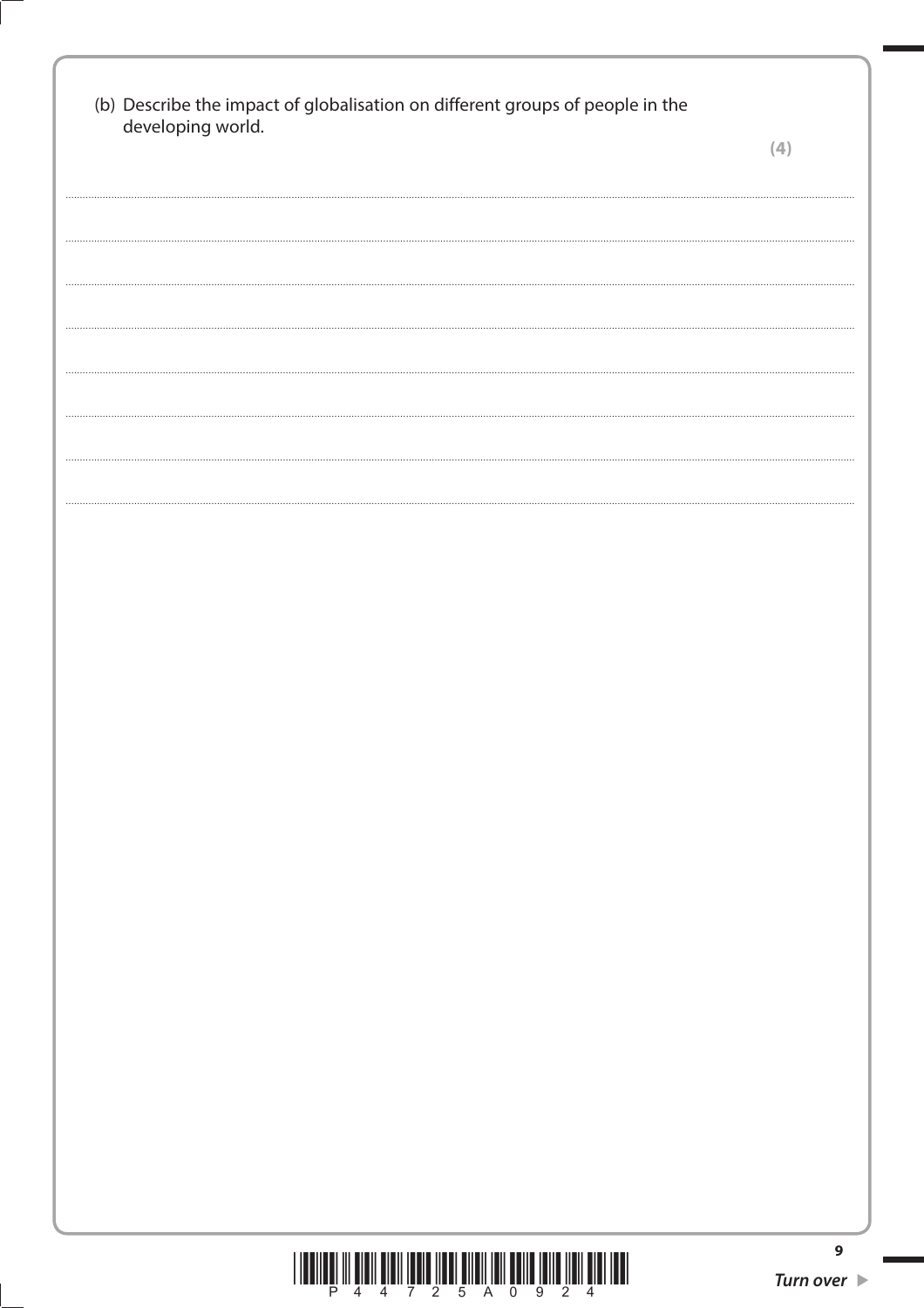| *(c) Explain why there has been growth in international trade over the past 50 years. |                                   | (6) |
|---------------------------------------------------------------------------------------|-----------------------------------|-----|
|                                                                                       |                                   |     |
|                                                                                       |                                   |     |
|                                                                                       |                                   |     |
|                                                                                       |                                   |     |
|                                                                                       |                                   |     |
|                                                                                       |                                   |     |
|                                                                                       |                                   |     |
|                                                                                       |                                   |     |
|                                                                                       |                                   |     |
|                                                                                       |                                   |     |
|                                                                                       |                                   |     |
|                                                                                       |                                   |     |
|                                                                                       |                                   |     |
|                                                                                       |                                   |     |
|                                                                                       |                                   |     |
|                                                                                       |                                   |     |
|                                                                                       |                                   |     |
|                                                                                       |                                   |     |
|                                                                                       |                                   |     |
|                                                                                       |                                   |     |
|                                                                                       |                                   |     |
|                                                                                       |                                   |     |
|                                                                                       | (Total for Question 3 = 12 marks) |     |
|                                                                                       |                                   |     |
|                                                                                       |                                   |     |
|                                                                                       |                                   |     |
|                                                                                       |                                   |     |
|                                                                                       |                                   |     |
|                                                                                       |                                   |     |
|                                                                                       |                                   |     |
|                                                                                       |                                   |     |
|                                                                                       |                                   |     |
|                                                                                       |                                   |     |
|                                                                                       |                                   |     |
|                                                                                       |                                   |     |

 $\frac{1}{2}\left(\frac{1}{2}\right)\left(\frac{1}{2}\right)\left(\frac{1}{2}\right)\left(\frac{1}{2}\right)\left(\frac{1}{2}\right)\left(\frac{1}{2}\right)\left(\frac{1}{2}\right)\left(\frac{1}{2}\right)\left(\frac{1}{2}\right)\left(\frac{1}{2}\right)\left(\frac{1}{2}\right)\left(\frac{1}{2}\right)\left(\frac{1}{2}\right)\left(\frac{1}{2}\right)\left(\frac{1}{2}\right)\left(\frac{1}{2}\right)\left(\frac{1}{2}\right)\left(\frac{1}{2}\right)\left(\frac{1}{2}\right)\left(\frac{1}{2}\right)\left(\frac{1}{2}\right)\left(\frac$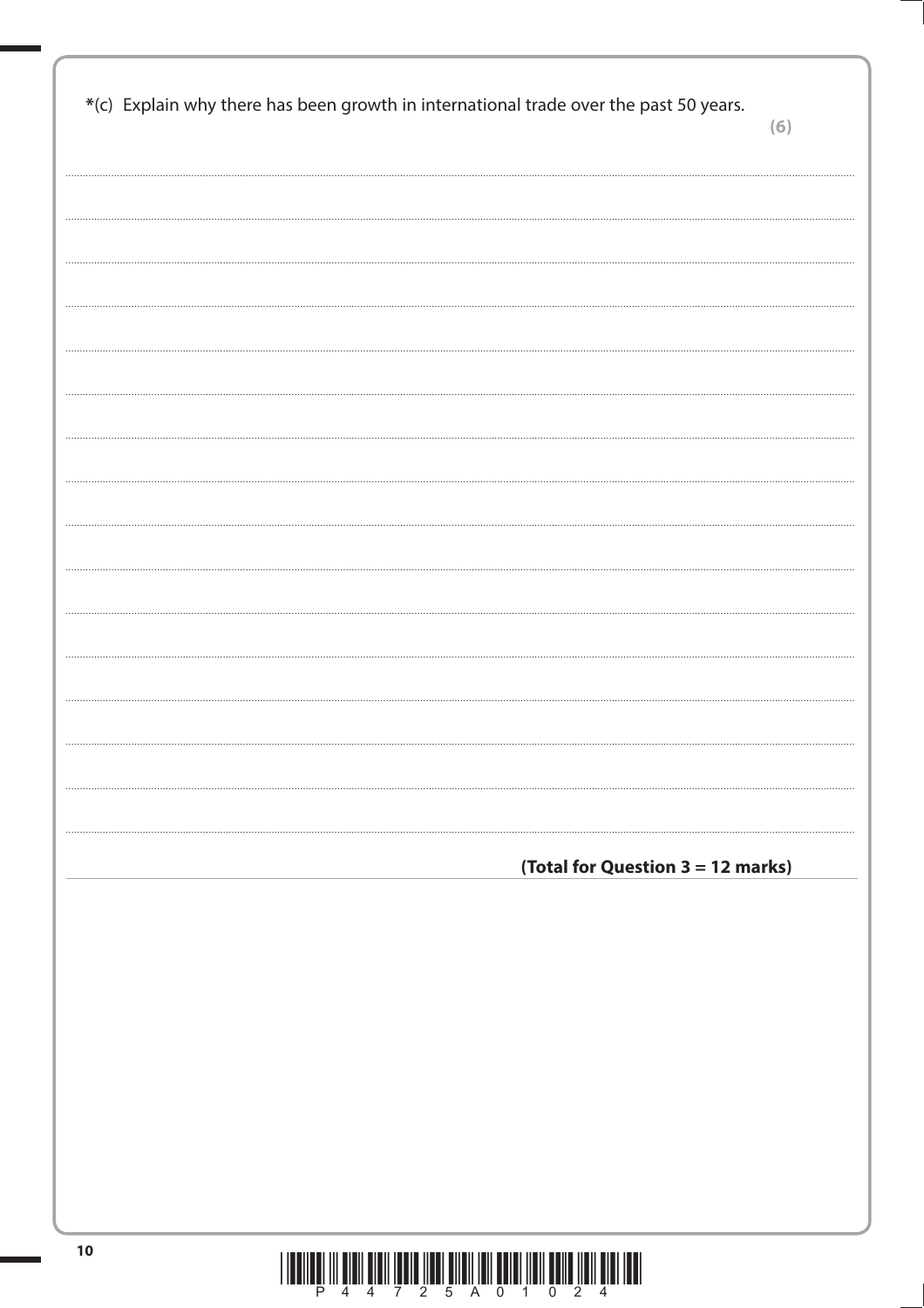| Figure 4 shows two indicators used to measure development for selected countries.            |                 |          |         |        |
|----------------------------------------------------------------------------------------------|-----------------|----------|---------|--------|
|                                                                                              |                 |          | Country |        |
| Development indicator                                                                        | Argentina       | Cameroon | Cuba    | Italy  |
| GDP per person (US\$)                                                                        | 18 400          | 2 4 0 0  | 6 100   | 30 600 |
| Life expectancy at birth (years)                                                             | 77              | 55       | 79      | 82     |
|                                                                                              | <b>Figure 4</b> |          |         |        |
| (a) Study Figure 4.                                                                          |                 |          |         |        |
| Describe the relationship between GDP per capita and life expectancy at birth                |                 |          |         |        |
| shown on Figure 4.                                                                           |                 |          |         | (2)    |
|                                                                                              |                 |          |         |        |
|                                                                                              |                 |          |         |        |
|                                                                                              |                 |          |         |        |
|                                                                                              |                 |          |         |        |
|                                                                                              |                 |          |         |        |
|                                                                                              |                 |          |         |        |
|                                                                                              |                 |          |         |        |
|                                                                                              |                 |          |         |        |
| (b) Suggest two reasons for the large difference in development levels between<br>countries. |                 |          |         |        |
|                                                                                              |                 |          |         | (4)    |
|                                                                                              |                 |          |         |        |
|                                                                                              |                 |          |         |        |
|                                                                                              |                 |          |         |        |
|                                                                                              |                 |          |         |        |
|                                                                                              |                 |          |         |        |
|                                                                                              |                 |          |         |        |
|                                                                                              |                 |          |         |        |
|                                                                                              |                 |          |         |        |
|                                                                                              |                 |          |         |        |
|                                                                                              |                 |          |         |        |
|                                                                                              |                 |          |         |        |
|                                                                                              |                 |          |         |        |

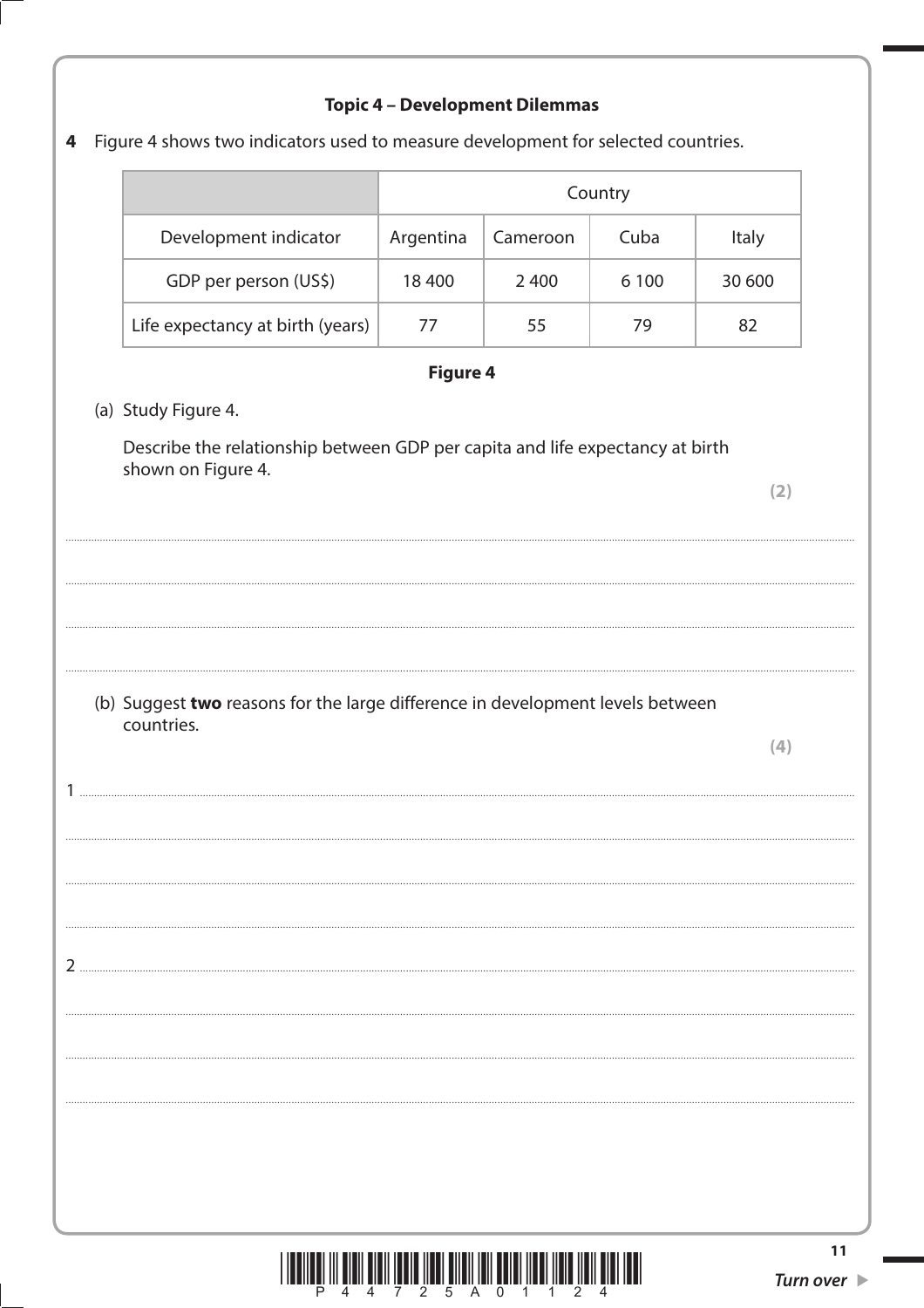|    | *(c) Compare the characteristics of top-down and bottom-up development strategies. | (6)                                   |  |
|----|------------------------------------------------------------------------------------|---------------------------------------|--|
|    |                                                                                    |                                       |  |
|    |                                                                                    |                                       |  |
|    |                                                                                    |                                       |  |
|    |                                                                                    |                                       |  |
|    |                                                                                    |                                       |  |
|    |                                                                                    |                                       |  |
|    |                                                                                    |                                       |  |
|    |                                                                                    |                                       |  |
|    |                                                                                    |                                       |  |
|    |                                                                                    |                                       |  |
|    |                                                                                    |                                       |  |
|    |                                                                                    |                                       |  |
|    |                                                                                    |                                       |  |
|    |                                                                                    |                                       |  |
|    |                                                                                    |                                       |  |
|    |                                                                                    |                                       |  |
|    |                                                                                    | (Total for Question 4 = 12 marks)     |  |
|    |                                                                                    | <b>TOTAL FOR SECTION A = 48 MARKS</b> |  |
|    |                                                                                    |                                       |  |
|    |                                                                                    |                                       |  |
|    |                                                                                    |                                       |  |
|    |                                                                                    |                                       |  |
| 12 |                                                                                    |                                       |  |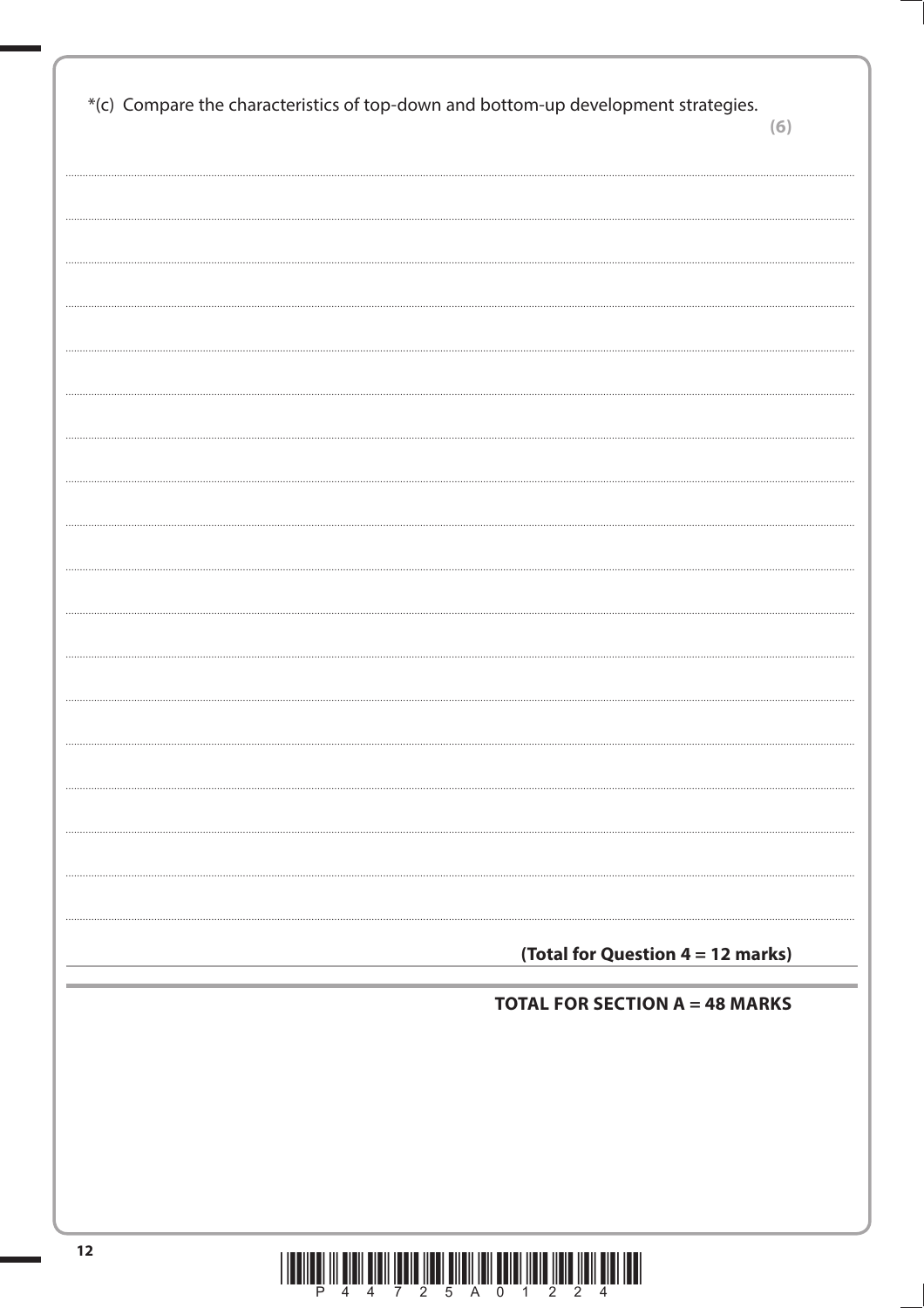**QUESTION 5 BEGINS ON THE NEXT PAGE.**

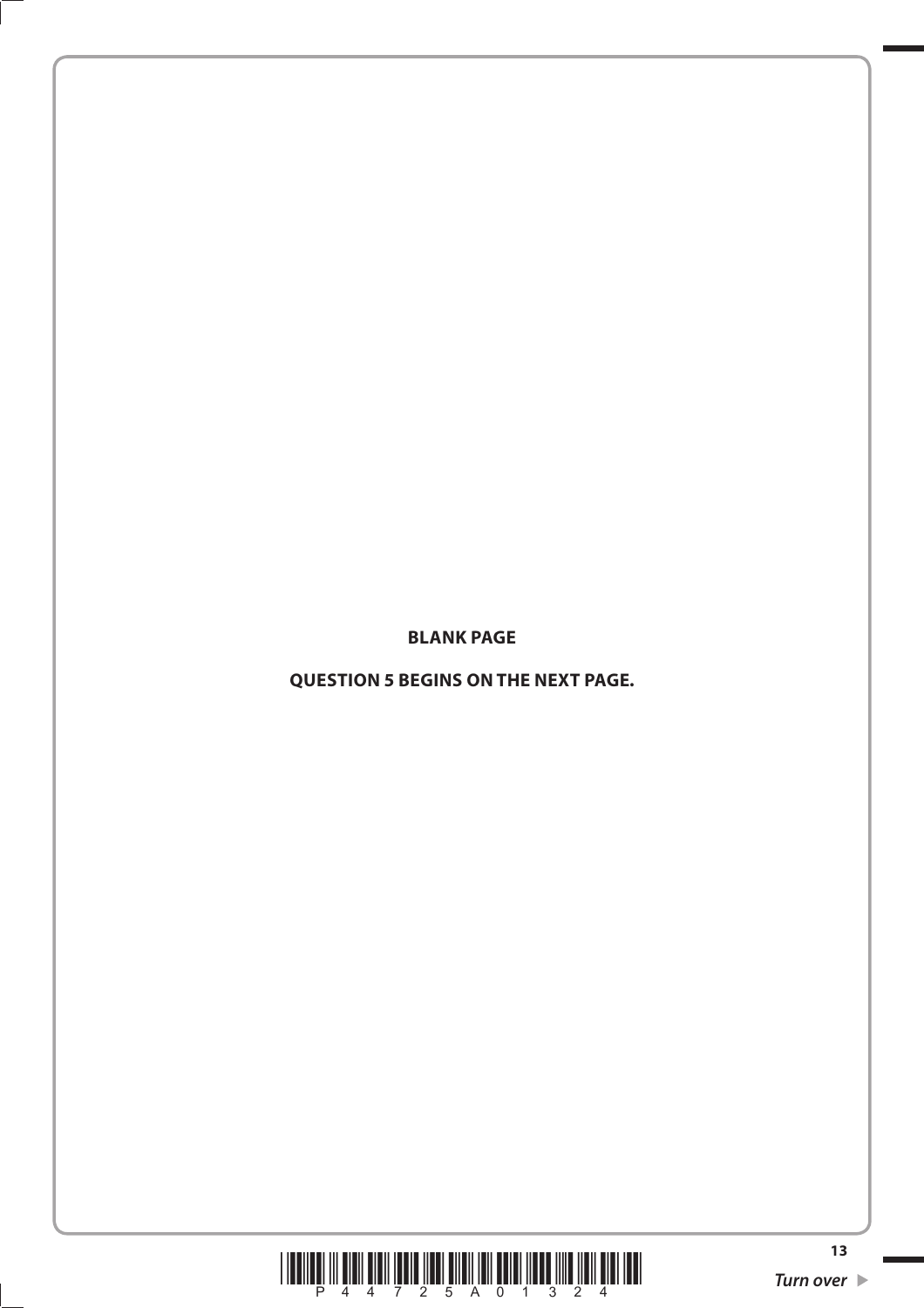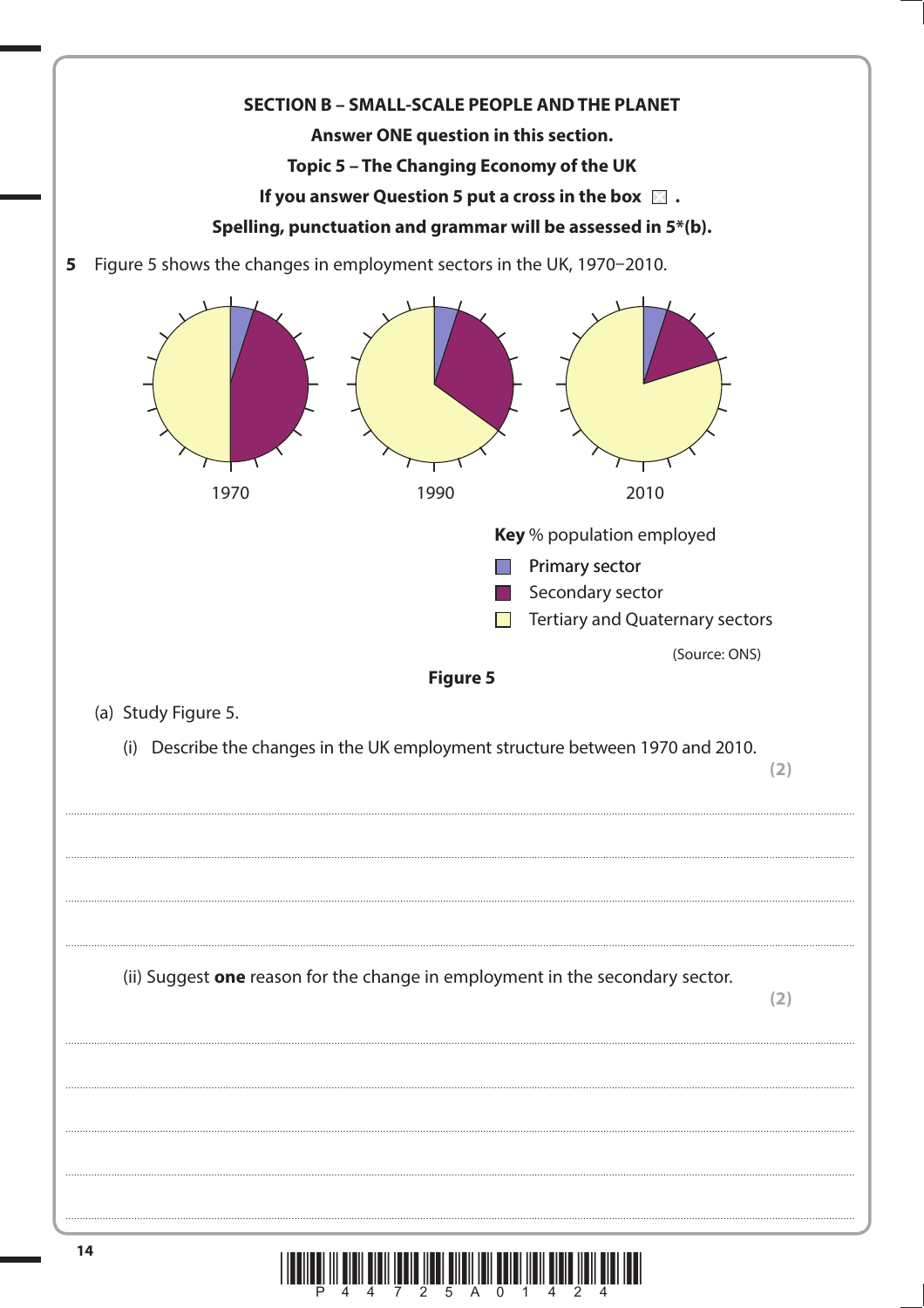| *(b) For a named urban area, examine the <b>positive</b> and <b>negative</b> environmental<br>impacts of de-industrialisation. | (8) |
|--------------------------------------------------------------------------------------------------------------------------------|-----|
|                                                                                                                                |     |
|                                                                                                                                |     |
|                                                                                                                                |     |
|                                                                                                                                |     |
|                                                                                                                                |     |
|                                                                                                                                |     |
|                                                                                                                                |     |
|                                                                                                                                |     |
|                                                                                                                                |     |
|                                                                                                                                |     |
|                                                                                                                                |     |
|                                                                                                                                |     |
|                                                                                                                                |     |
|                                                                                                                                |     |
|                                                                                                                                |     |
|                                                                                                                                |     |
|                                                                                                                                |     |
|                                                                                                                                |     |
|                                                                                                                                |     |
| (Total for spelling, punctuation and grammar = 3 marks)<br>(Total for Question 5 = 15 marks)                                   |     |

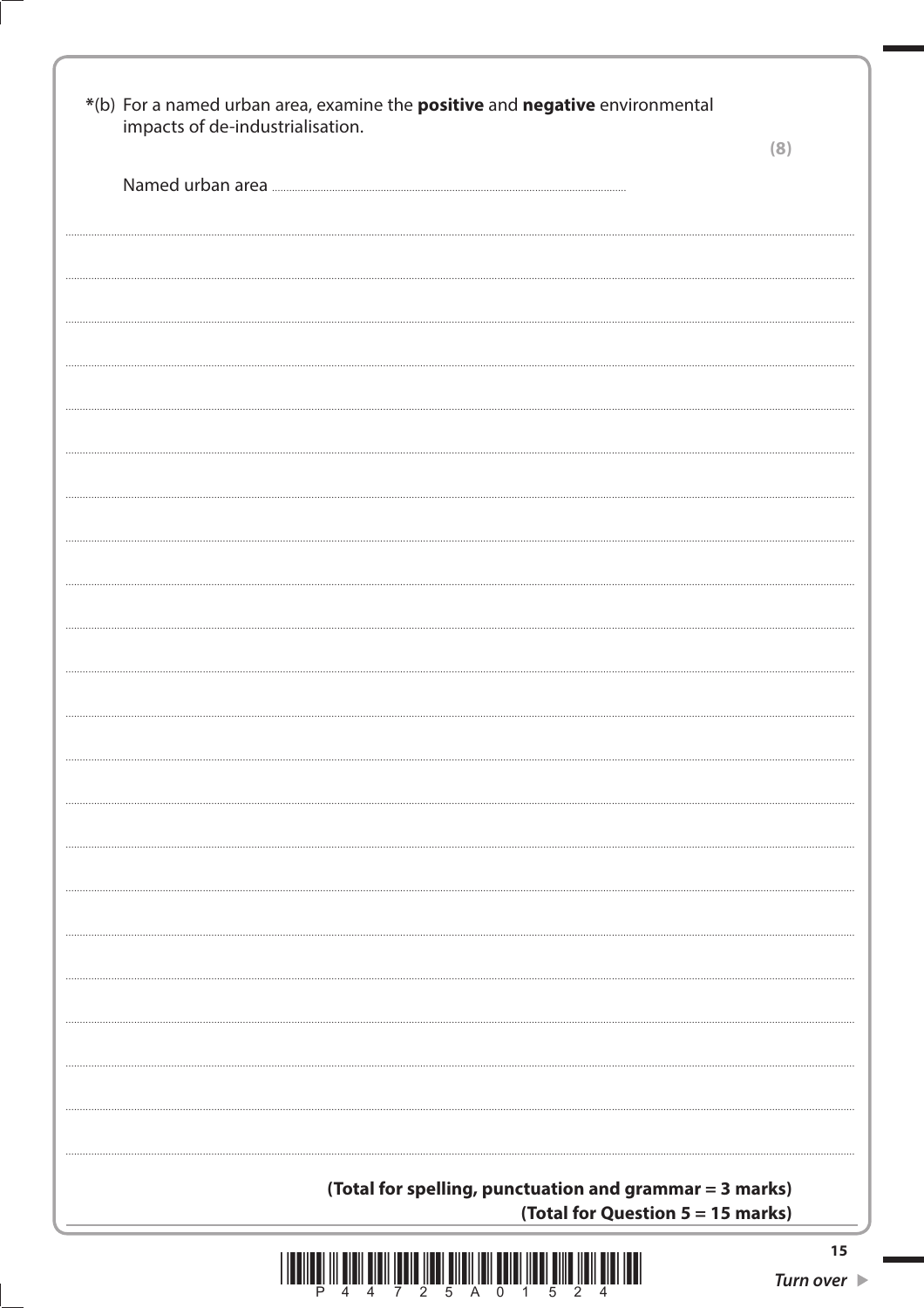

5 A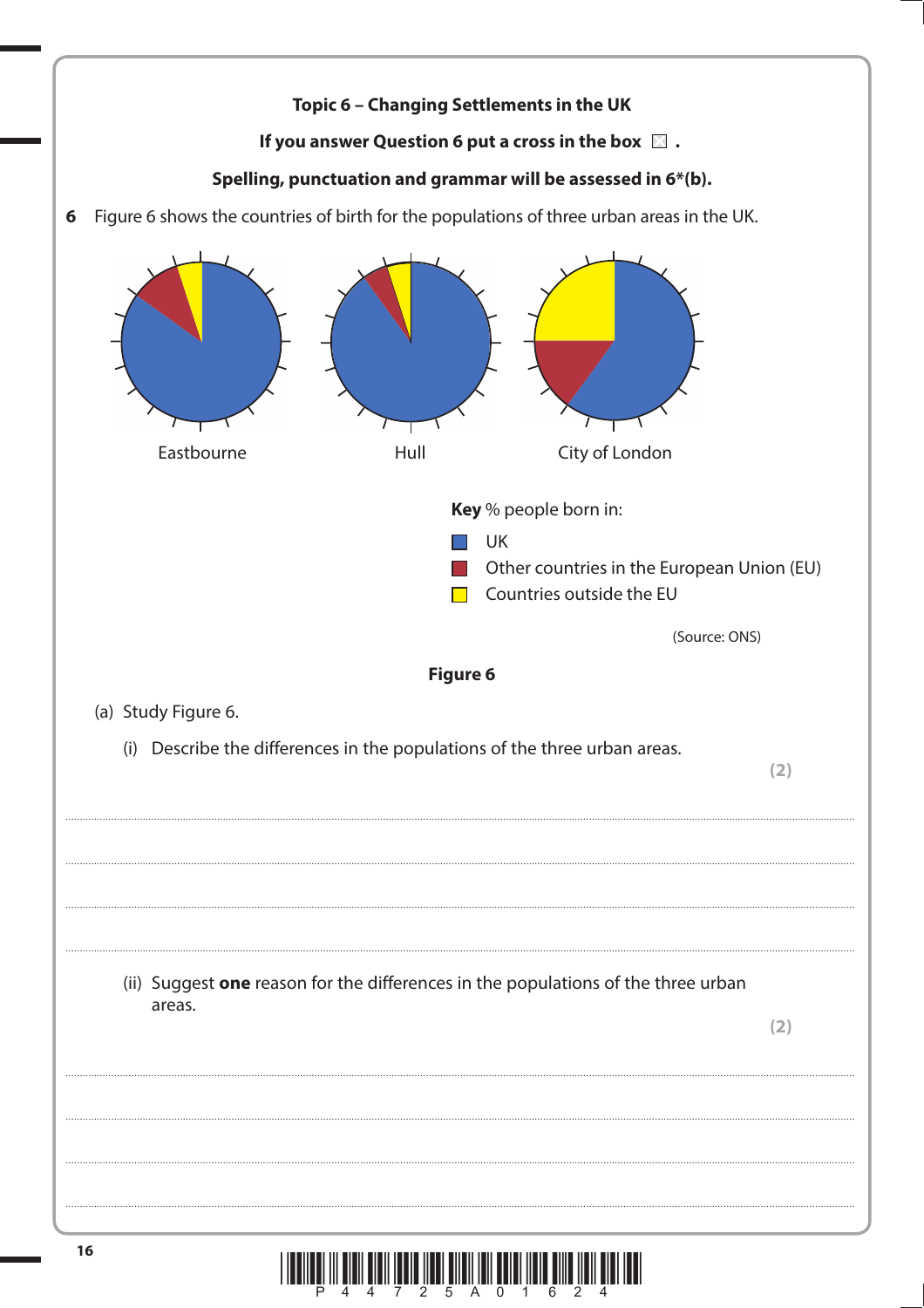| *(b) Examine how different strategies have been used to encourage economic<br>development in rural regions of the UK. |                                       |
|-----------------------------------------------------------------------------------------------------------------------|---------------------------------------|
|                                                                                                                       | (8)                                   |
|                                                                                                                       |                                       |
|                                                                                                                       |                                       |
|                                                                                                                       |                                       |
|                                                                                                                       |                                       |
|                                                                                                                       |                                       |
|                                                                                                                       |                                       |
|                                                                                                                       |                                       |
|                                                                                                                       |                                       |
|                                                                                                                       |                                       |
|                                                                                                                       |                                       |
|                                                                                                                       |                                       |
|                                                                                                                       |                                       |
|                                                                                                                       |                                       |
|                                                                                                                       |                                       |
|                                                                                                                       |                                       |
|                                                                                                                       |                                       |
|                                                                                                                       |                                       |
|                                                                                                                       |                                       |
|                                                                                                                       |                                       |
|                                                                                                                       |                                       |
|                                                                                                                       |                                       |
|                                                                                                                       |                                       |
|                                                                                                                       |                                       |
|                                                                                                                       |                                       |
|                                                                                                                       |                                       |
|                                                                                                                       |                                       |
|                                                                                                                       |                                       |
|                                                                                                                       |                                       |
|                                                                                                                       |                                       |
|                                                                                                                       |                                       |
|                                                                                                                       |                                       |
|                                                                                                                       |                                       |
|                                                                                                                       |                                       |
|                                                                                                                       |                                       |
|                                                                                                                       |                                       |
|                                                                                                                       |                                       |
|                                                                                                                       |                                       |
|                                                                                                                       |                                       |
|                                                                                                                       |                                       |
| (Total for spelling, punctuation and grammar = 3 marks)<br>(Total for Question 6 = 15 marks)                          |                                       |
|                                                                                                                       | <b>TOTAL FOR SECTION B = 15 MARKS</b> |

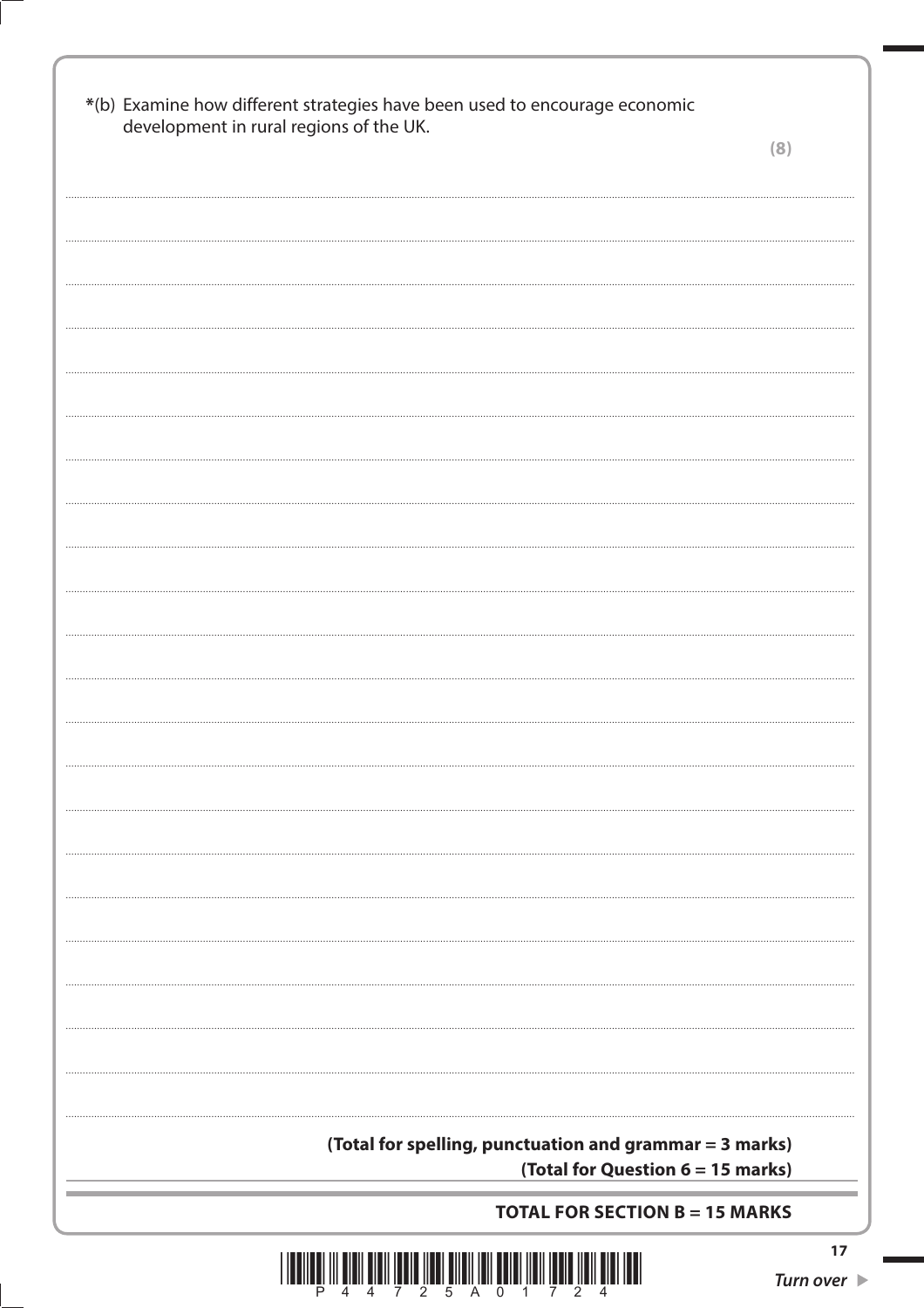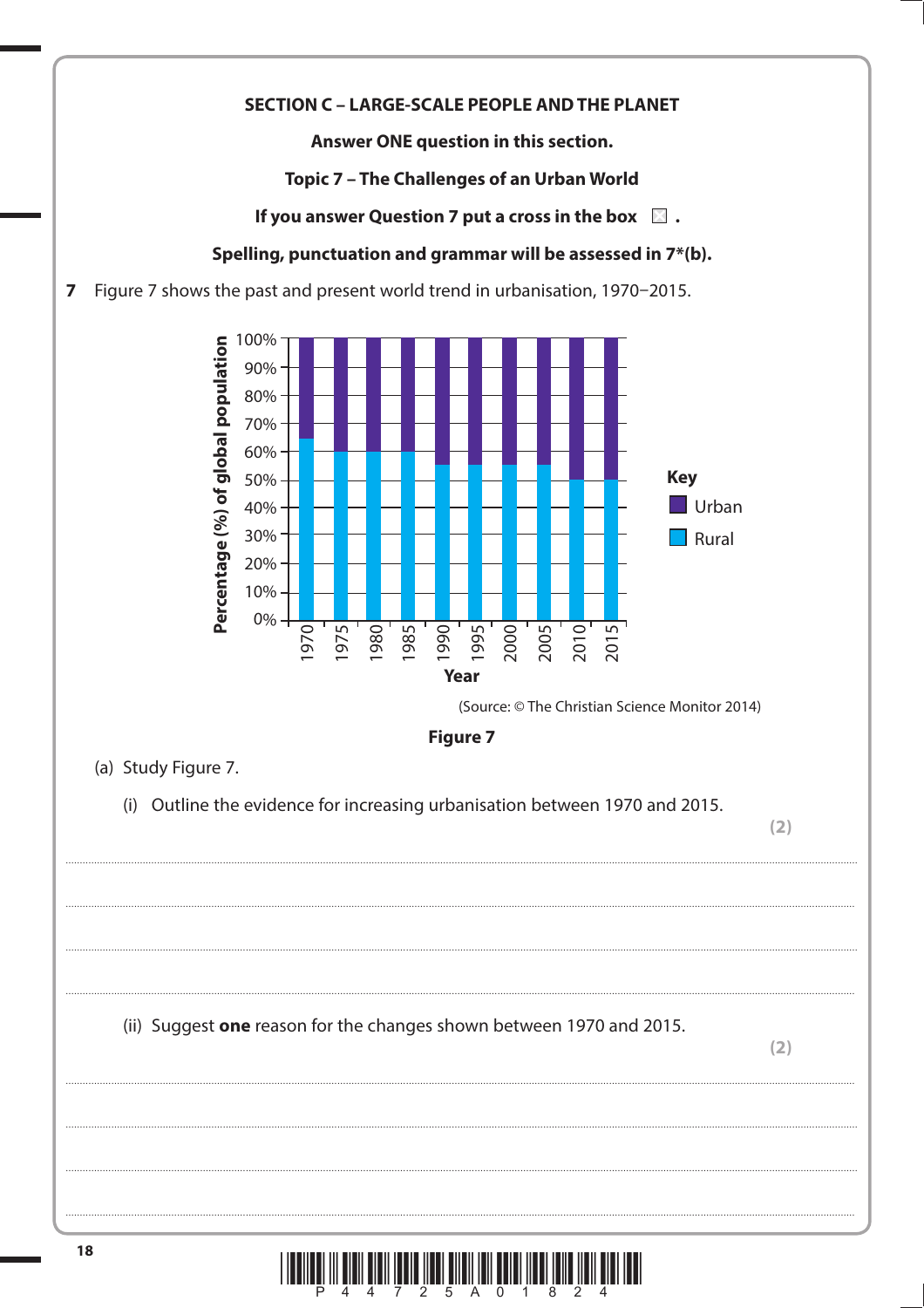| developing world. |                                                         |     |
|-------------------|---------------------------------------------------------|-----|
|                   |                                                         | (8) |
|                   |                                                         |     |
|                   |                                                         |     |
|                   |                                                         |     |
|                   |                                                         |     |
|                   |                                                         |     |
|                   |                                                         |     |
|                   |                                                         |     |
|                   |                                                         |     |
|                   |                                                         |     |
|                   |                                                         |     |
|                   |                                                         |     |
|                   |                                                         |     |
|                   |                                                         |     |
|                   |                                                         |     |
|                   |                                                         |     |
|                   |                                                         |     |
|                   |                                                         |     |
|                   |                                                         |     |
|                   |                                                         |     |
|                   |                                                         |     |
|                   |                                                         |     |
|                   |                                                         |     |
|                   |                                                         |     |
|                   |                                                         |     |
|                   |                                                         |     |
|                   |                                                         |     |
|                   |                                                         |     |
|                   |                                                         |     |
|                   |                                                         |     |
|                   |                                                         |     |
|                   |                                                         |     |
|                   |                                                         |     |
|                   |                                                         |     |
|                   | (Total for spelling, punctuation and grammar = 3 marks) |     |

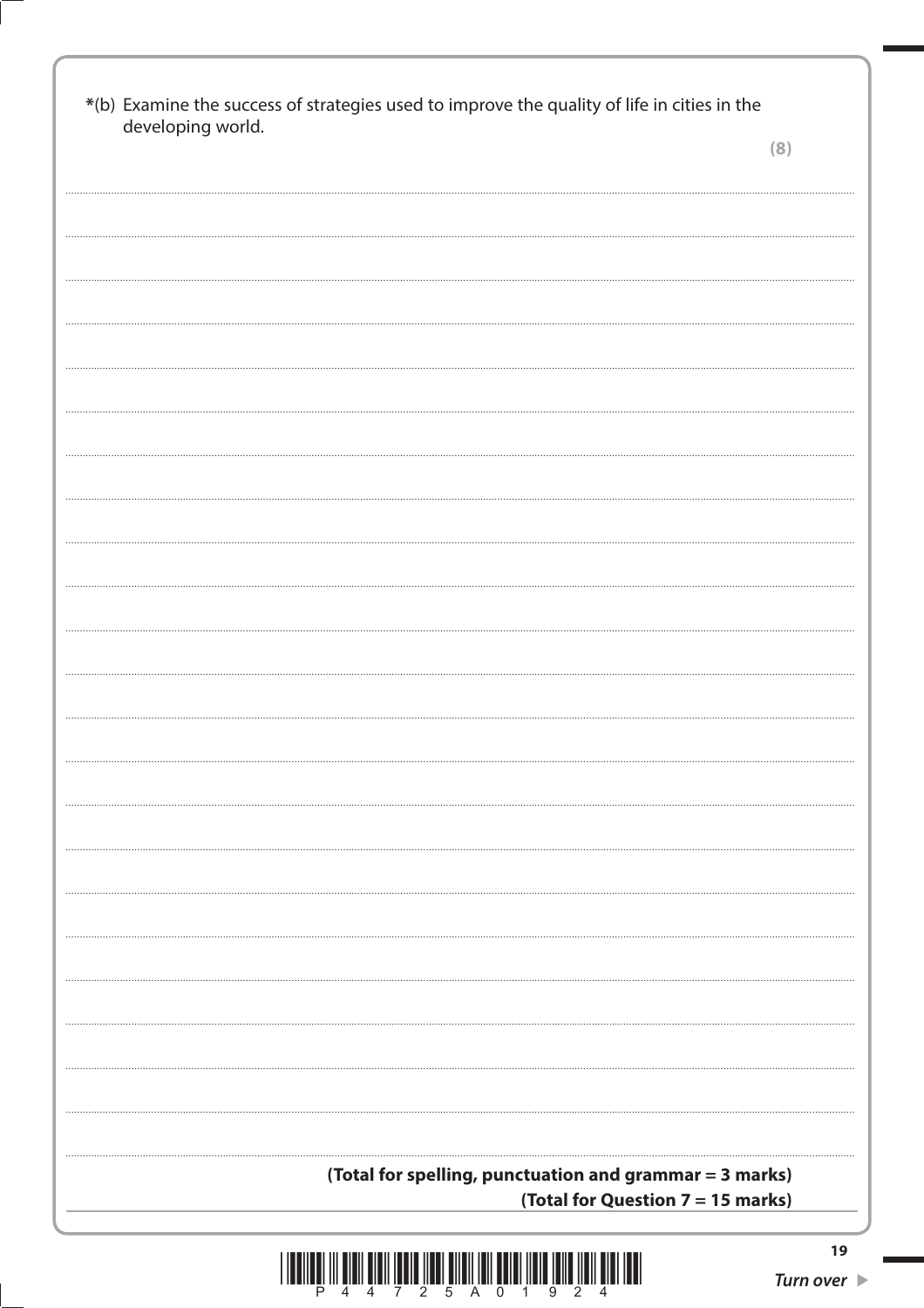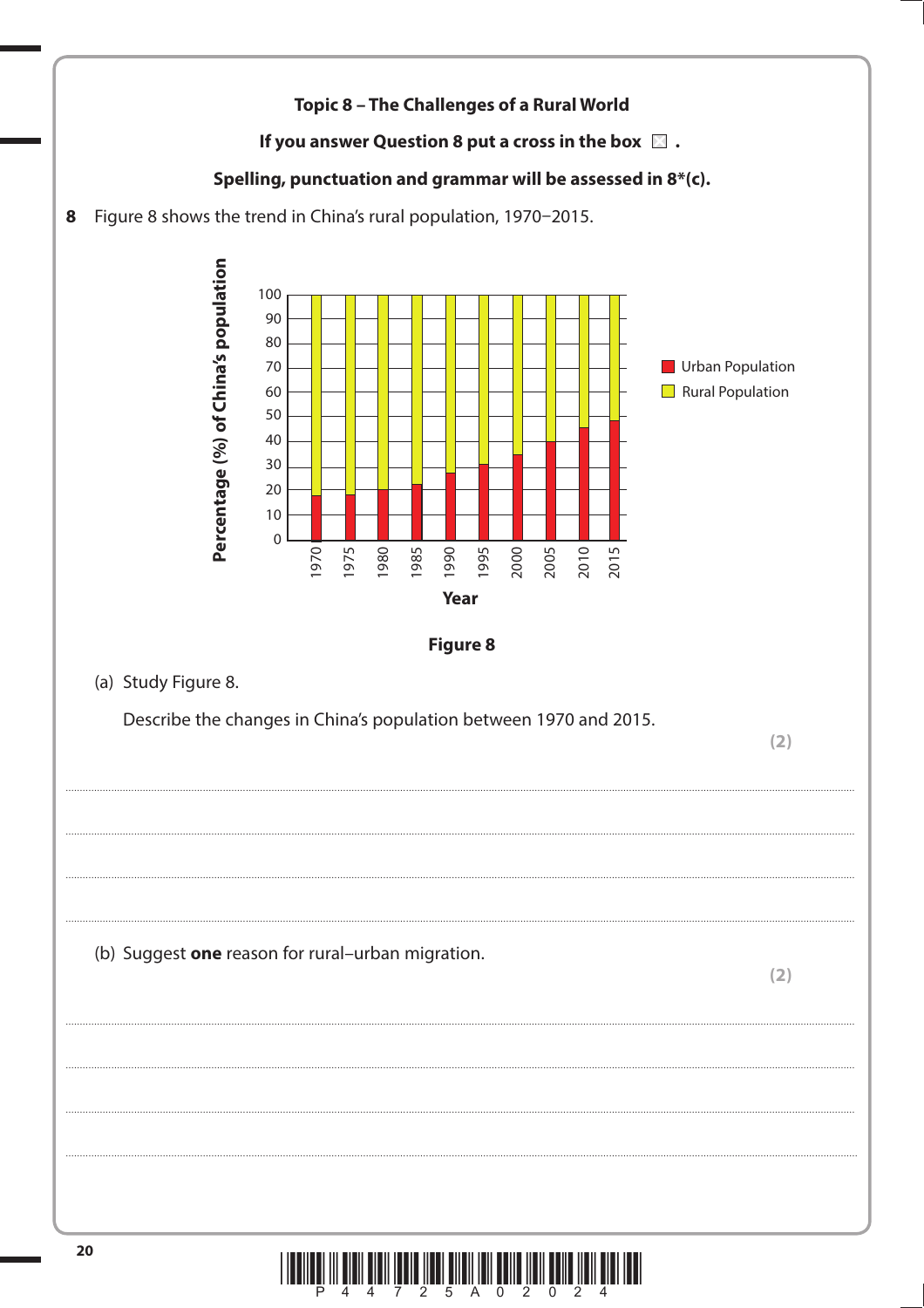\*(c) Examine the success of initiatives (methods) used to improve the quality of life in rural areas in the developing world.  $(8)$ (Total for spelling, punctuation and grammar = 3 marks) (Total for Question 8 = 15 marks) **TOTAL FOR SECTION C = 15 MARKS TOTAL FOR PAPER = 78 MARKS** 

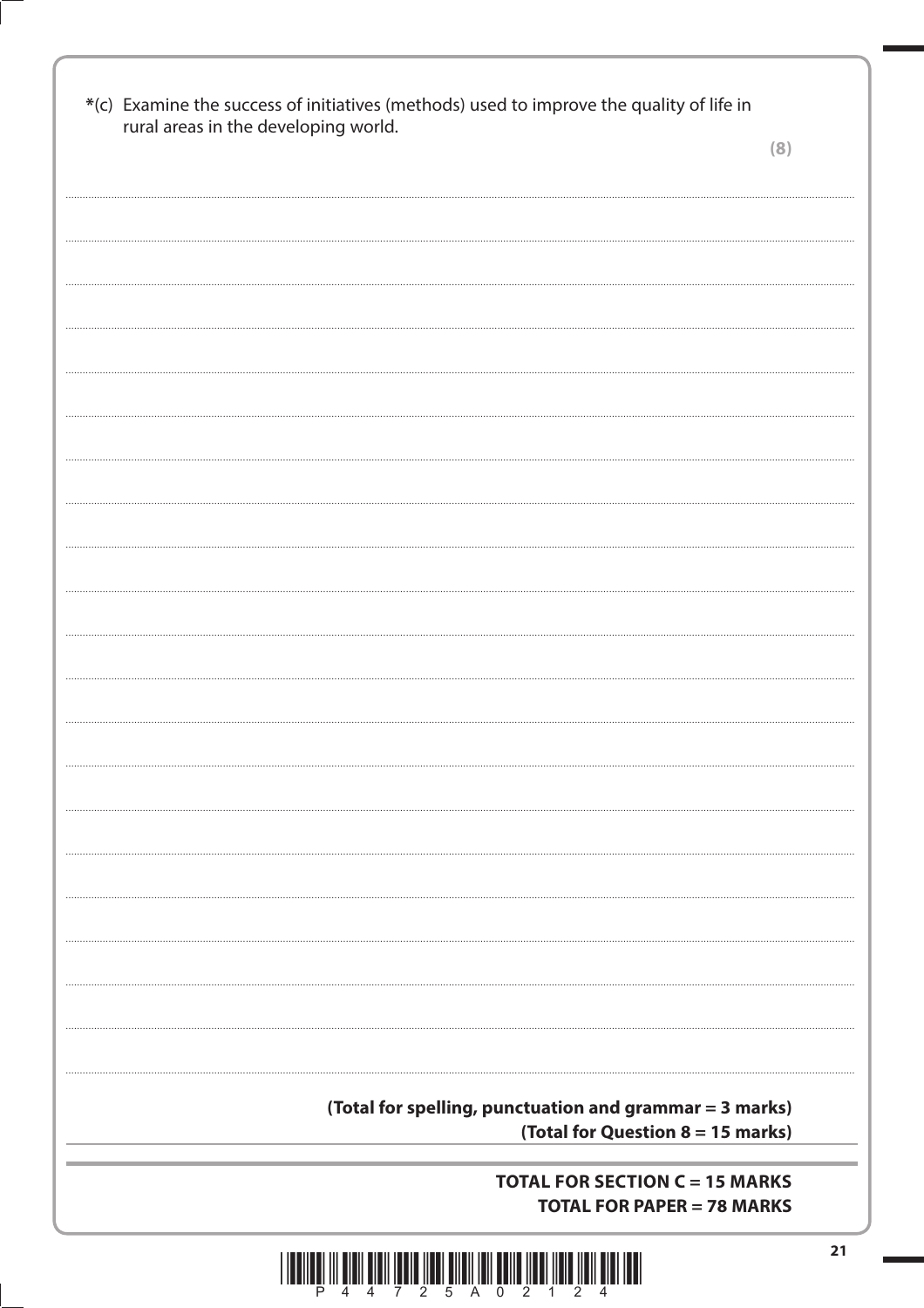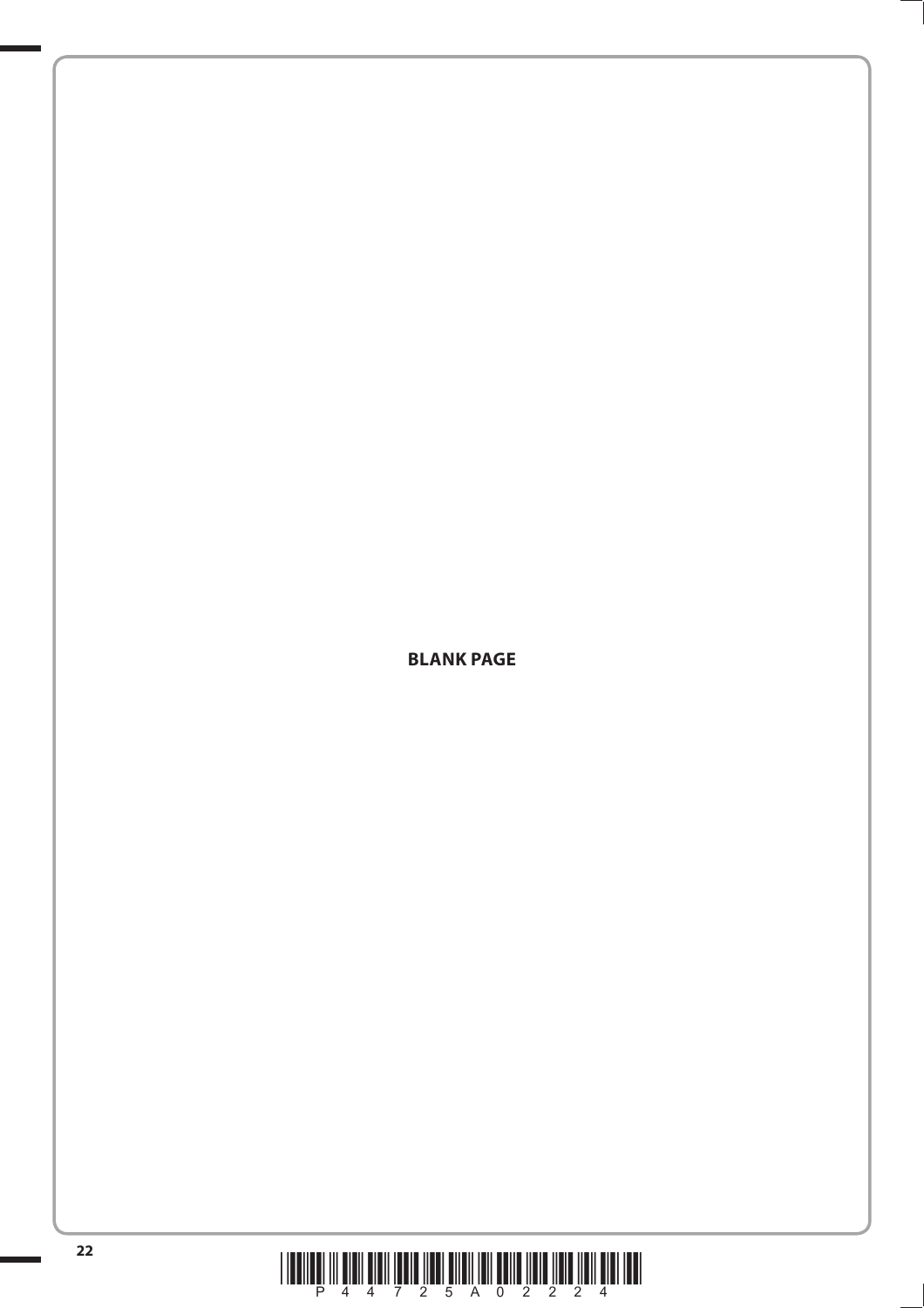